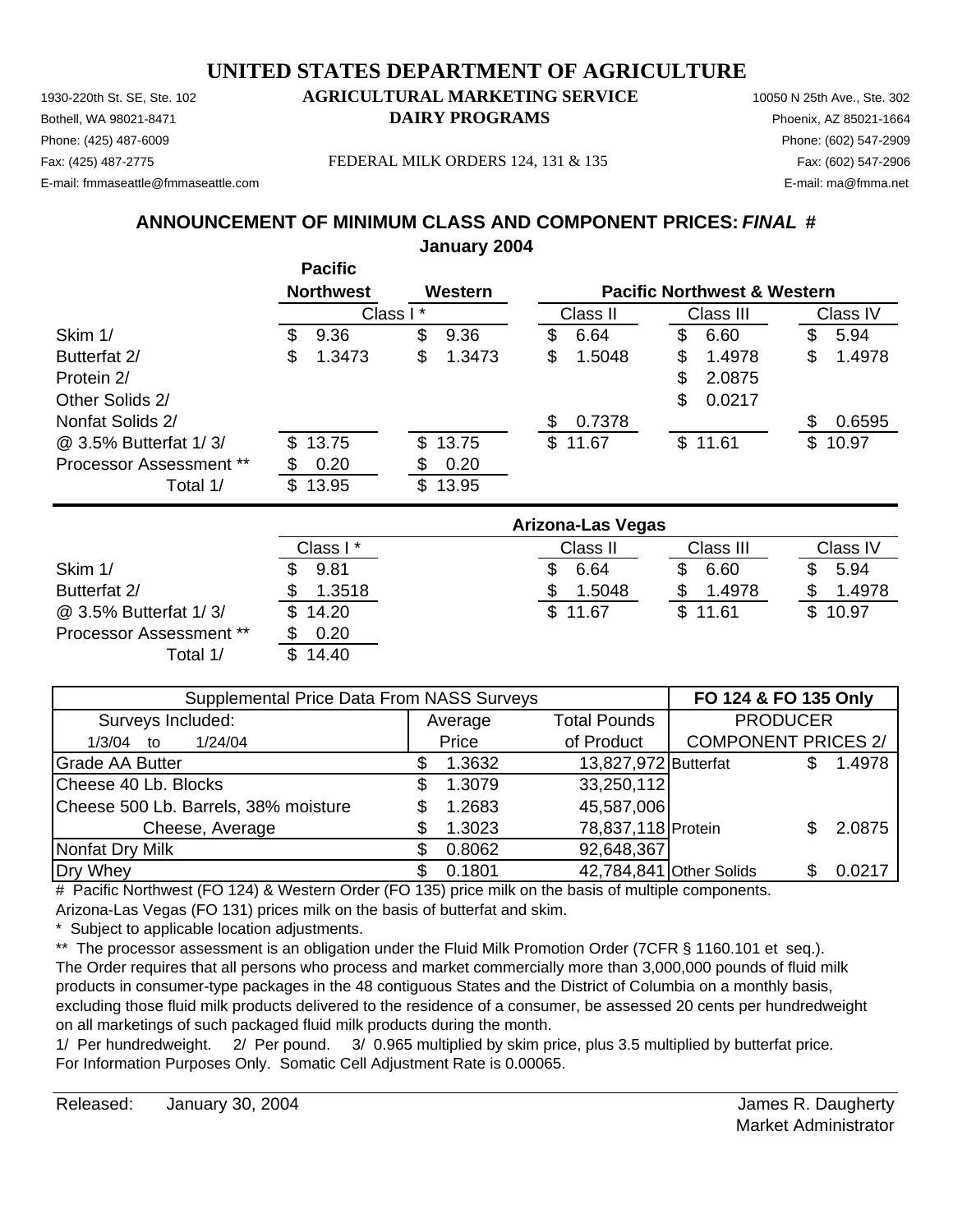1930-220th St. SE, Ste. 102 **AGRICULTURAL MARKETING SERVICE** 10050 N 25th Ave., Ste. 302 Phone: (425) 487-6009 Phone: (602) 547-2909 E-mail: fmmaseattle@fmmaseattle.com E-mail: ma@fmma.net

# Bothell, WA 98021-8471 **DAIRY PROGRAMS** Phoenix, AZ 85021-1664

Fax: (425) 487-2775 Fax: (602) 547-2906 FEDERAL MILK ORDERS 124, 131 & 135

#### **ANNOUNCEMENT OF MINIMUM CLASS AND COMPONENT PRICES:** *FINAL* **# February 2004**

|                                |     | <b>Pacific</b><br><b>Northwest</b> | Western      |    |          |    | <b>Pacific Northwest &amp; Western</b> |     |          |
|--------------------------------|-----|------------------------------------|--------------|----|----------|----|----------------------------------------|-----|----------|
|                                |     | Class I*                           |              |    | Class II |    | Class III                              |     | Class IV |
| Skim 1/                        | \$. | 8.45                               | \$<br>8.45   | S  | 6.63     | S  | 5.61                                   | S   | 5.94     |
| Butterfat 2/                   | \$  | 1.5234                             | \$<br>1.5234 | \$ | 1.8588   | \$ | 1.8518                                 | \$  | 1.8518   |
| Protein 2/                     |     |                                    |              |    |          | \$ | 1.7911                                 |     |          |
| Other Solids 2/                |     |                                    |              |    |          | \$ | 0.0090                                 |     |          |
| Nonfat Solids 2/               |     |                                    |              | S  | 0.7367   |    |                                        | \$. | 0.6597   |
| @ 3.5% Butterfat 1/3/          | SS. | 13.49                              | \$13.49      |    | \$12.90  |    | \$11.89                                | \$  | 12.21    |
| <b>Processor Assessment **</b> | S   | 0.20                               | \$<br>0.20   |    |          |    |                                        |     |          |
| Total 1/                       | \$  | 13.69                              | \$<br>13.69  |    |          |    |                                        |     |          |

|                                | <b>Arizona-Las Vegas</b> |          |           |          |  |  |  |  |  |  |
|--------------------------------|--------------------------|----------|-----------|----------|--|--|--|--|--|--|
|                                | Class I*                 | Class II | Class III | Class IV |  |  |  |  |  |  |
| Skim 1/                        | 8.90                     | 6.63     | 5.61      | 5.94     |  |  |  |  |  |  |
| Butterfat 2/                   | 1.5279                   | 1.8588   | 1.8518    | 1.8518   |  |  |  |  |  |  |
| @ 3.5% Butterfat 1/3/          | \$13.94                  | \$12.90  | \$11.89   | \$12.21  |  |  |  |  |  |  |
| <b>Processor Assessment **</b> | 0.20                     |          |           |          |  |  |  |  |  |  |
| Total 1/                       | \$14.14                  |          |           |          |  |  |  |  |  |  |

| Supplemental Price Data From NASS Surveys |       | FO 124 & FO 135 Only |                      |                            |     |        |
|-------------------------------------------|-------|----------------------|----------------------|----------------------------|-----|--------|
| Surveys Included:                         |       | Average              | <b>Total Pounds</b>  | <b>PRODUCER</b>            |     |        |
| 2/28/04<br>1/31/04<br>to                  | Price |                      | of Product           | <b>COMPONENT PRICES 2/</b> |     |        |
| <b>Grade AA Butter</b>                    |       | 1.6582               | 19,113,784 Butterfat |                            |     | 1.8518 |
| Cheese 40 Lb. Blocks                      |       | 1.3165               | 47,528,329           |                            |     |        |
| Cheese 500 Lb. Barrels, 38% moisture      |       | 1.3042               | 54,616,265           |                            |     |        |
| Cheese, Average                           |       | 1.3260               | 102,144,594 Protein  |                            |     | 1.7911 |
| Nonfat Dry Milk                           |       | 0.8064               | 147,950,344          |                            |     |        |
| Dry Whey                                  |       | 0.1677               |                      | 66,815,995 Other Solids    | SS. | 0.0090 |

# Pacific Northwest (FO 124) & Western Order (FO 135) price milk on the basis of multiple components. Arizona-Las Vegas (FO 131) prices milk on the basis of butterfat and skim.

Subject to applicable location adjustments.

\*\* The processor assessment is an obligation under the Fluid Milk Promotion Order (7CFR § 1160.101 et seq.). The Order requires that all persons who process and market commercially more than 3,000,000 pounds of fluid milk products in consumer-type packages in the 48 contiguous States and the District of Columbia on a monthly basis, excluding those fluid milk products delivered to the residence of a consumer, be assessed 20 cents per hundredweight on all marketings of such packaged fluid milk products during the month.

1/ Per hundredweight. 2/ Per pound. 3/ 0.965 multiplied by skim price, plus 3.5 multiplied by butterfat price. For Information Purposes Only. Somatic Cell Adjustment Rate is 0.00066.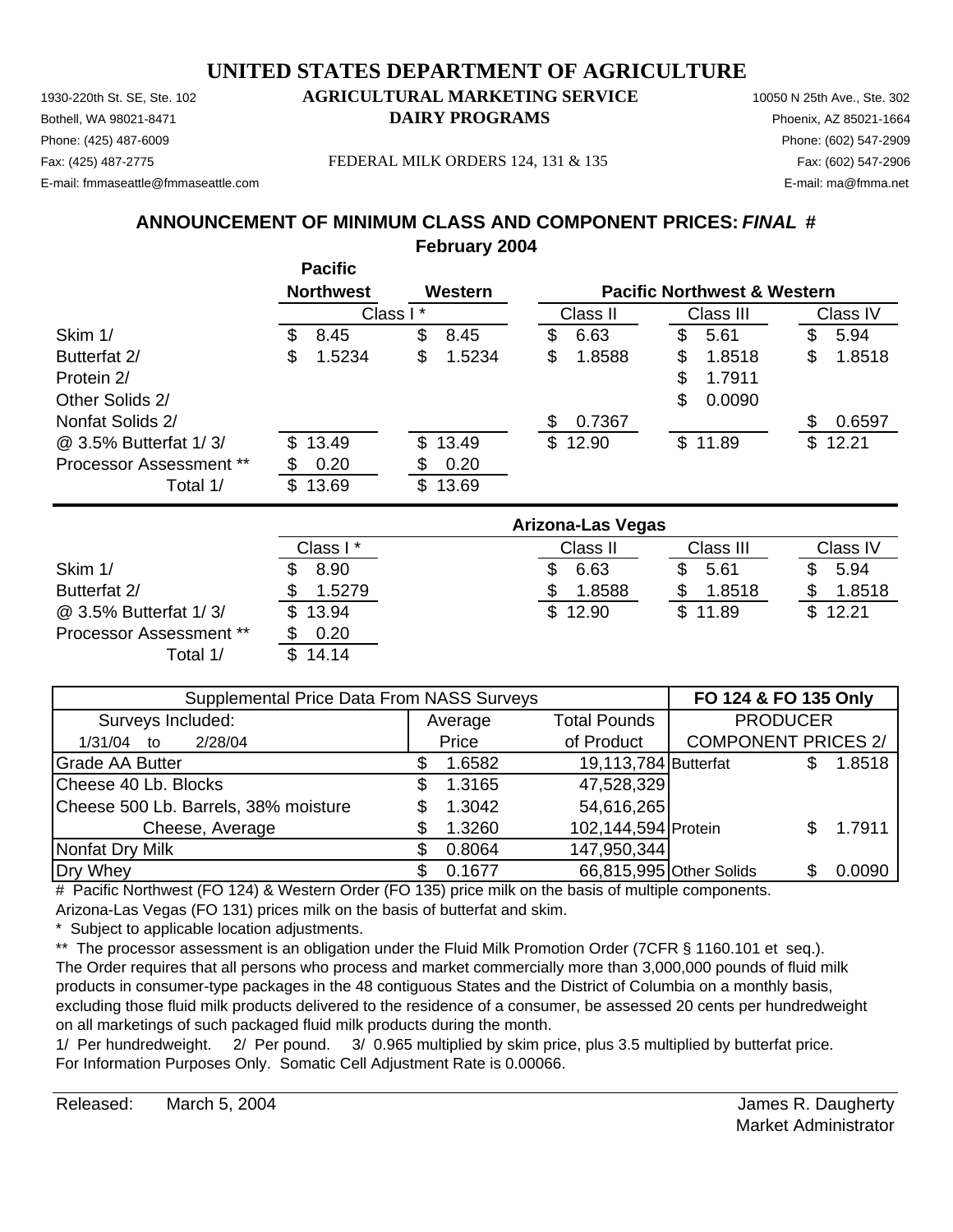Phone: (425) 487-6009 Phone: (602) 547-2909 E-mail: fmmaseattle@fmmaseattle.com E-mail: ma@fmma.net

## 1930-220th St. SE, Ste. 102 **AGRICULTURAL MARKETING SERVICE** 10050 N 25th Ave., Ste. 302 Bothell, WA 98021-8471 **DAIRY PROGRAMS** Phoenix, AZ 85021-1664

Fax: (425) 487-2775 Fax: (602) 547-2906 FEDERAL MILK ORDERS 124, 131 & 135

#### **ANNOUNCEMENT OF MINIMUM CLASS AND COMPONENT PRICES:** *FINAL* **# March 2004**

|                                |     | <b>Pacific</b>   |          |         |    |          |    |                                        |   |          |
|--------------------------------|-----|------------------|----------|---------|----|----------|----|----------------------------------------|---|----------|
|                                |     | <b>Northwest</b> |          | Western |    |          |    | <b>Pacific Northwest &amp; Western</b> |   |          |
|                                |     |                  | Class I* |         |    | Class II |    | Class III                              |   | Class IV |
| Skim 1/                        | \$  | 7.86             | \$       | 7.86    | S  | 6.66     | S  | 6.38                                   | S | 5.97     |
| Butterfat 2/                   | \$  | 1.7865           | \$       | 1.7865  | \$ | 2.3883   | \$ | 2.3813                                 | S | 2.3813   |
| Protein 2/                     |     |                  |          |         |    |          | \$ | 2.0133                                 |   |          |
| Other Solids 2/                |     |                  |          |         |    |          | \$ | 0.0234                                 |   |          |
| Nonfat Solids 2/               |     |                  |          |         | \$ | 0.7400   |    |                                        | S | 0.6634   |
| @ 3.5% Butterfat 1/3/          | \$. | 13.84            | \$       | 13.84   |    | \$14.79  |    | \$14.49                                |   | \$14.10  |
| <b>Processor Assessment **</b> |     | 0.20             |          | 0.20    |    |          |    |                                        |   |          |
| Total 1/                       | \$. | 14.04            | \$       | 14.04   |    |          |    |                                        |   |          |

|                                | <b>Arizona-Las Vegas</b> |          |           |          |  |  |  |  |  |  |
|--------------------------------|--------------------------|----------|-----------|----------|--|--|--|--|--|--|
|                                | Class I*                 | Class II | Class III | Class IV |  |  |  |  |  |  |
| Skim 1/                        | 8.31                     | 6.66     | 6.38      | 5.97     |  |  |  |  |  |  |
| Butterfat 2/                   | 1.7910                   | 2.3883   | 2.3813    | 2.3813   |  |  |  |  |  |  |
| @ 3.5% Butterfat 1/3/          | \$14.29                  | \$14.79  | \$14.49   | \$14.10  |  |  |  |  |  |  |
| <b>Processor Assessment **</b> | 0.20                     |          |           |          |  |  |  |  |  |  |
| Total 1/                       | \$14.49                  |          |           |          |  |  |  |  |  |  |

| Supplemental Price Data From NASS Surveys |  | FO 124 & FO 135 Only |                      |                            |  |        |
|-------------------------------------------|--|----------------------|----------------------|----------------------------|--|--------|
| Surveys Included:                         |  | Average              | <b>Total Pounds</b>  | <b>PRODUCER</b>            |  |        |
| 3/27/04<br>$3/6/04$ to                    |  | Price                | of Product           | <b>COMPONENT PRICES 2/</b> |  |        |
| <b>Grade AA Butter</b>                    |  | 2.0994               | 21,720,405 Butterfat |                            |  | 2.3813 |
| Cheese 40 Lb. Blocks                      |  | 1.5212               | 35,969,792           |                            |  |        |
| Cheese 500 Lb. Barrels, 38% moisture      |  | 1.5768               | 43,295,886           |                            |  |        |
| Cheese, Average                           |  | 1.5680               | 79,265,678 Protein   |                            |  | 2.0133 |
| Nonfat Dry Milk                           |  | 0.8101               | 95,212,339           |                            |  |        |
| Dry Whey                                  |  | 0.1817               |                      | 48,790,766 Other Solids    |  | 0.0234 |

# Pacific Northwest (FO 124) & Western Order (FO 135) price milk on the basis of multiple components. Arizona-Las Vegas (FO 131) prices milk on the basis of butterfat and skim.

Subject to applicable location adjustments.

\*\* The processor assessment is an obligation under the Fluid Milk Promotion Order (7CFR § 1160.101 et seq.). The Order requires that all persons who process and market commercially more than 3,000,000 pounds of fluid milk products in consumer-type packages in the 48 contiguous States and the District of Columbia on a monthly basis, excluding those fluid milk products delivered to the residence of a consumer, be assessed 20 cents per hundredweight on all marketings of such packaged fluid milk products during the month.

1/ Per hundredweight. 2/ Per pound. 3/ 0.965 multiplied by skim price, plus 3.5 multiplied by butterfat price. For Information Purposes Only. Somatic Cell Adjustment Rate is 0.00078.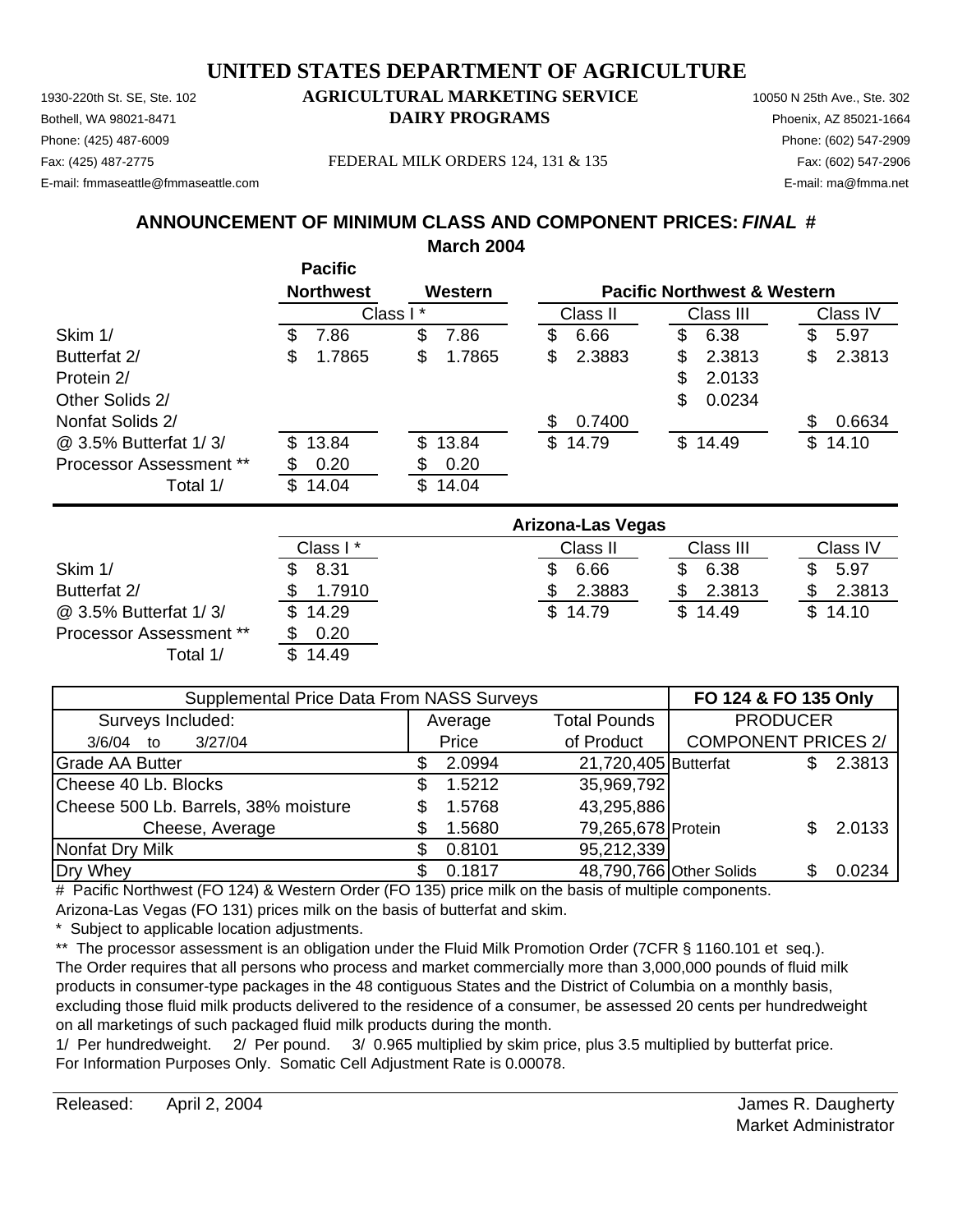Phone: (425) 487-6009 Phone: (602) 547-2909 E-mail: fmmaseattle@fmmaseattle.com E-mail: ma@fmma.net

#### 1930-220th St. SE, Ste. 102 **AGRICULTURAL MARKETING SERVICE** 10050 N 25th Ave., Ste. 302 Bothell, WA 98021-8471 **DAIRY PROGRAMS** Phoenix, AZ 85021-1664

Fax: (425) 487-2775 FEDERAL MILK ORDERS 124 & 131 Fax: (602) 547-2906

## **ANNOUNCEMENT OF MINIMUM CLASS AND COMPONENT PRICES:** *FINAL* **# April 2004**

|                                |              | <b>Pacific Northwest</b> |               |              |  |  |  |  |  |  |
|--------------------------------|--------------|--------------------------|---------------|--------------|--|--|--|--|--|--|
|                                | Class I*     | Class II                 | Class III     | Class IV     |  |  |  |  |  |  |
| Skim 1/                        | 7.86<br>\$   | 6.66<br>\$               | \$11.30       | 6.03<br>\$   |  |  |  |  |  |  |
| Butterfat 2/                   | 2.2715<br>\$ | 2.5083<br>S              | 2.5013<br>S   | 2.5013<br>S  |  |  |  |  |  |  |
| Protein 2/                     |              |                          | 3.4465<br>\$. |              |  |  |  |  |  |  |
| Other Solids 2/                |              |                          | 0.1042<br>\$  |              |  |  |  |  |  |  |
| Nonfat Solids 2/               |              | 0.7400<br>\$.            |               | 0.6703<br>S  |  |  |  |  |  |  |
| @ 3.5% Butterfat 1/3/          | 15.54<br>\$. | \$15.21                  | \$19.66       | 14.57<br>\$. |  |  |  |  |  |  |
| <b>Processor Assessment **</b> | 0.20<br>S    |                          |               |              |  |  |  |  |  |  |
| Total 1/                       | \$<br>15.74  |                          |               |              |  |  |  |  |  |  |

|                                | <b>Arizona-Las Vegas</b> |              |           |          |  |  |  |  |
|--------------------------------|--------------------------|--------------|-----------|----------|--|--|--|--|
|                                | Class I*                 | Class II     | Class III | Class IV |  |  |  |  |
| Skim 1/                        | 8.31                     | 6.66         | \$11.30   | 6.03     |  |  |  |  |
| Butterfat 2/                   | 2.2760                   | 2.5083       | 2.5013    | 2.5013   |  |  |  |  |
| @ 3.5% Butterfat 1/3/          | 15.99                    | 15.21<br>\$. | \$19.66   | \$14.57  |  |  |  |  |
| <b>Processor Assessment **</b> | 0.20                     |              |           |          |  |  |  |  |
| Total 1/                       | 16.19                    |              |           |          |  |  |  |  |

| Supplemental Price Data From NASS Surveys |         | <b>FO 124 Only</b> |                         |                            |  |        |
|-------------------------------------------|---------|--------------------|-------------------------|----------------------------|--|--------|
| Surveys Included:                         | Average |                    | <b>Total Pounds</b>     | <b>PRODUCER</b>            |  |        |
| 4/24/04<br>4/3/04<br>to                   | Price   |                    | of Product              | <b>COMPONENT PRICES 2/</b> |  |        |
| <b>Grade AA Butter</b>                    |         | 2.1994             | 11,790,198 Butterfat    |                            |  | 2.5013 |
| Cheese 40 Lb. Blocks                      |         | 2.0001             | 33,326,020              |                            |  |        |
| Cheese 500 Lb. Barrels, 38% moisture      |         | 2.0596             | 45,991,062              |                            |  |        |
| Cheese, Average                           |         | 2.0520             | 79,317,082 Protein      |                            |  | 3.4465 |
| Nonfat Dry Milk                           |         | 0.8171             | 106,399,597             |                            |  |        |
| Dry Whey                                  |         | 0.2602             | 41,946,079 Other Solids |                            |  | 0.1042 |

# Pacific Northwest (FO 124) price milk on the basis of multiple components.

Arizona-Las Vegas (FO 131) prices milk on the basis of butterfat and skim.

Subject to applicable location adjustments.

\*\* The processor assessment is an obligation under the Fluid Milk Promotion Order (7CFR § 1160.101 et seq.). The Order requires that all persons who process and market commercially more than 3,000,000 pounds of fluid milk products in consumer-type packages in the 48 contiguous States and the District of Columbia on a monthly basis, excluding those fluid milk products delivered to the residence of a consumer, be assessed 20 cents per hundredweight on all marketings of such packaged fluid milk products during the month.

1/ Per hundredweight. 2/ Per pound. 3/ 0.965 multiplied by skim price, plus 3.5 multiplied by butterfat price. For Information Purposes Only. Somatic Cell Adjustment Rate is 0.00103.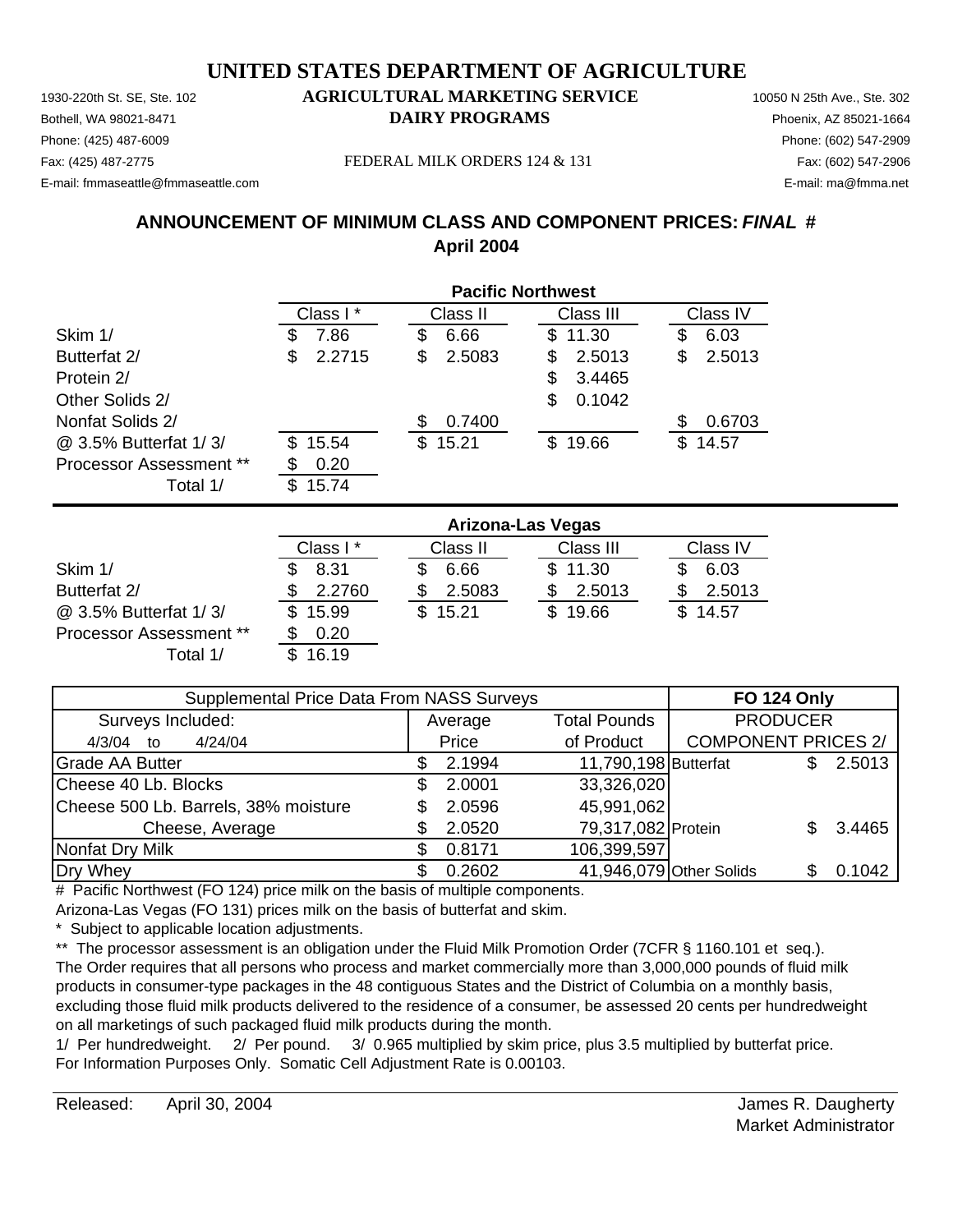Phone: (425) 487-6009 Phone: (602) 547-2909 E-mail: fmmaseattle@fmmaseattle.com E-mail: ma@fmma.net

#### 1930-220th St. SE, Ste. 102 **AGRICULTURAL MARKETING SERVICE** 10050 N 25th Ave., Ste. 302 Bothell, WA 98021-8471 **DAIRY PROGRAMS** Phoenix, AZ 85021-1664

Fax: (425) 487-2775 FEDERAL MILK ORDERS 124 & 131 Fax: (602) 547-2906

## **ANNOUNCEMENT OF MINIMUM CLASS AND COMPONENT PRICES:** *FINAL* **# May 2004**

|                                | <b>Pacific Northwest</b> |              |               |              |  |  |
|--------------------------------|--------------------------|--------------|---------------|--------------|--|--|
|                                | Class I*                 | Class II     | Class III     | Class IV     |  |  |
| Skim 1/                        | 13.40<br>S.              | 6.74<br>S    | 12.52<br>\$.  | 6.22<br>S    |  |  |
| Butterfat 2/                   | 2.4627<br>\$             | 2.4352<br>\$ | 2.4282<br>S   | 2.4282<br>\$ |  |  |
| Protein 2/                     |                          |              | 3.7639<br>S   |              |  |  |
| Other Solids 2/                |                          |              | \$.<br>0.1444 |              |  |  |
| Nonfat Solids 2/               |                          | 0.7489<br>S  |               | 0.6913<br>S  |  |  |
| @ 3.5% Butterfat 1/3/          | 21.55<br>S.              | 15.03<br>\$  | \$20.58       | 14.50<br>\$. |  |  |
| <b>Processor Assessment **</b> | 0.20                     |              |               |              |  |  |
| Total 1/                       | 21.75<br>S               |              |               |              |  |  |

|                         | <b>Arizona-Las Vegas</b> |          |           |          |  |  |
|-------------------------|--------------------------|----------|-----------|----------|--|--|
|                         | Class I *                | Class II | Class III | Class IV |  |  |
| Skim 1/                 | \$13.85                  | 6.74     | \$12.52   | 6.22     |  |  |
| Butterfat 2/            | 2.4672                   | 2.4352   | 2.4282    | 2.4282   |  |  |
| @ 3.5% Butterfat 1/3/   | \$22.00                  | 15.03    | \$20.58   | \$14.50  |  |  |
| Processor Assessment ** | 0.20                     |          |           |          |  |  |
| Total 1/                | \$22.20                  |          |           |          |  |  |

| Supplemental Price Data From NASS Surveys |  |         |                      | <b>FO 124 Only</b>         |  |        |
|-------------------------------------------|--|---------|----------------------|----------------------------|--|--------|
| Surveys Included:                         |  | Average | <b>Total Pounds</b>  | <b>PRODUCER</b>            |  |        |
| 5/29/04<br>$5/1/04$ to                    |  | Price   | of Product           | <b>COMPONENT PRICES 2/</b> |  |        |
| <b>Grade AA Butter</b>                    |  | 2.1385  | 14,739,776 Butterfat |                            |  | 2.4282 |
| Cheese 40 Lb. Blocks                      |  | 2.1289  | 43,577,916           |                            |  |        |
| Cheese 500 Lb. Barrels, 38% moisture      |  | 2.0948  | 54,480,057           |                            |  |        |
| Cheese, Average                           |  | 2.1266  | 98,057,973 Protein   |                            |  | 3.7639 |
| Nonfat Dry Milk                           |  | 0.8383  | 114,774,653          |                            |  |        |
| Dry Whey                                  |  | 0.2992  |                      | 51,669,260 Other Solids    |  | 0.1444 |

# Pacific Northwest (FO 124) prices milk on the basis of multiple components.

Arizona-Las Vegas (FO 131) prices milk on the basis of butterfat and skim.

Subject to applicable location adjustments.

\*\* The processor assessment is an obligation under the Fluid Milk Promotion Order (7CFR § 1160.101 et seq.). The Order requires that all persons who process and market commercially more than 3,000,000 pounds of fluid milk products in consumer-type packages in the 48 contiguous States and the District of Columbia on a monthly basis, excluding those fluid milk products delivered to the residence of a consumer, be assessed 20 cents per hundredweight on all marketings of such packaged fluid milk products during the month.

1/ Per hundredweight. 2/ Per pound. 3/ 0.965 multiplied by skim price, plus 3.5 multiplied by butterfat price. For Information Purposes Only. Somatic Cell Adjustment Rate is 0.00106.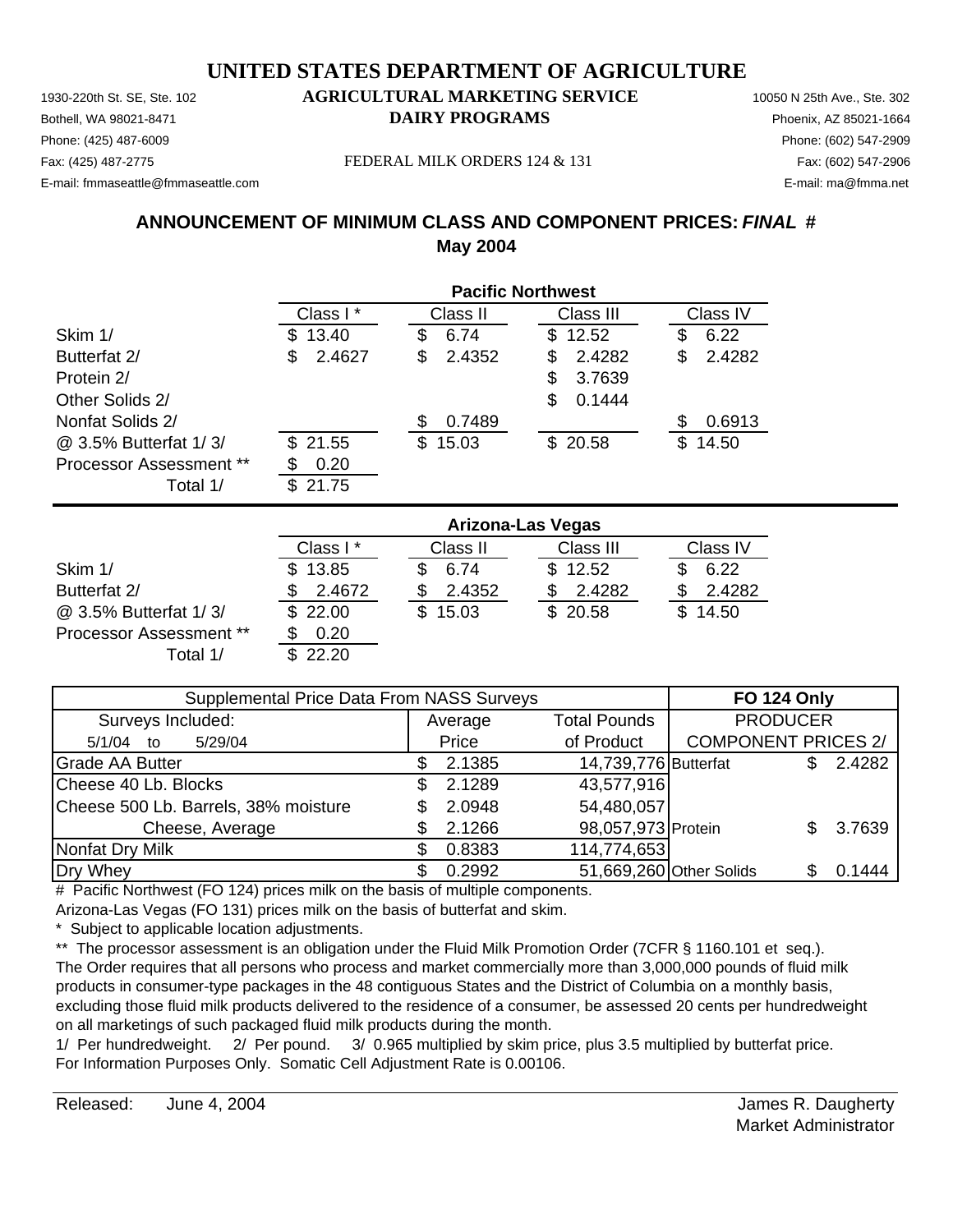Phone: (425) 487-6009 Phone: (602) 547-2909 E-mail: fmmaseattle@fmmaseattle.com E-mail: ma@fmma.net

#### 1930-220th St. SE, Ste. 102 **AGRICULTURAL MARKETING SERVICE** 10050 N 25th Ave., Ste. 302 Bothell, WA 98021-8471 **DAIRY PROGRAMS** Phoenix, AZ 85021-1664

Fax: (425) 487-2775 FEDERAL MILK ORDERS 124 & 131 Fax: (602) 547-2906

## **ANNOUNCEMENT OF MINIMUM CLASS AND COMPONENT PRICES:** *FINAL* **# June 2004**

|                                | <b>Pacific Northwest</b> |              |              |              |  |  |
|--------------------------------|--------------------------|--------------|--------------|--------------|--|--|
|                                | Class I*                 | Class II     | Class III    | Class IV     |  |  |
| Skim 1/                        | 14.88<br>S               | 6.91<br>\$   | 10.43<br>\$  | 6.32<br>\$   |  |  |
| Butterfat 2/                   | 2.4770<br>\$             | 2.1838<br>\$ | 2.1768<br>S  | 2.1768<br>\$ |  |  |
| Protein 2/                     |                          |              | 3.1086<br>S  |              |  |  |
| Other Solids 2/                |                          |              | 0.1339<br>\$ |              |  |  |
| Nonfat Solids 2/               |                          | 0.7678<br>S  |              | 0.7026<br>S  |  |  |
| @ 3.5% Butterfat 1/3/          | 23.03<br>\$.             | 14.31<br>\$. | \$17.68      | 13.72<br>\$  |  |  |
| <b>Processor Assessment **</b> | 0.20<br>S                |              |              |              |  |  |
| Total 1/                       | 23.23<br>S.              |              |              |              |  |  |

|                                | <b>Arizona-Las Vegas</b> |          |           |          |  |  |
|--------------------------------|--------------------------|----------|-----------|----------|--|--|
|                                | Class I*                 | Class II | Class III | Class IV |  |  |
| Skim 1/                        | \$15.33                  | 6.91     | \$10.43   | 6.32     |  |  |
| Butterfat 2/                   | 2.4815                   | 2.1838   | 2.1768    | 2.1768   |  |  |
| @ 3.5% Butterfat 1/3/          | \$23.48                  | \$14.31  | \$17.68   | \$13.72  |  |  |
| <b>Processor Assessment **</b> | 0.20                     |          |           |          |  |  |
| Total 1/                       | \$23.68                  |          |           |          |  |  |

| Supplemental Price Data From NASS Surveys |  |         |                         | <b>FO 124 Only</b>         |  |        |
|-------------------------------------------|--|---------|-------------------------|----------------------------|--|--------|
| Surveys Included:                         |  | Average | <b>Total Pounds</b>     | <b>PRODUCER</b>            |  |        |
| 6/26/04<br>6/5/04<br>to                   |  | Price   | of Product              | <b>COMPONENT PRICES 2/</b> |  |        |
| <b>Grade AA Butter</b>                    |  | 1.9290  | 11,734,009 Butterfat    |                            |  | 2.1768 |
| Cheese 40 Lb. Blocks                      |  | 1.8509  | 33,181,273              |                            |  |        |
| Cheese 500 Lb. Barrels, 38% moisture      |  | 1.8031  | 40,359,319              |                            |  |        |
| Cheese, Average                           |  | 1.8411  | 73,540,592 Protein      |                            |  | 3.1086 |
| Nonfat Dry Milk                           |  | 0.8497  | 86,198,235              |                            |  |        |
| Dry Whey                                  |  | 0.2890  | 40,947,851 Other Solids |                            |  | 0.1339 |

# Pacific Northwest (FO 124) prices milk on the basis of multiple components.

Arizona-Las Vegas (FO 131) prices milk on the basis of butterfat and skim.

Subject to applicable location adjustments.

\*\* The processor assessment is an obligation under the Fluid Milk Promotion Order (7CFR § 1160.101 et seq.). The Order requires that all persons who process and market commercially more than 3,000,000 pounds of fluid milk products in consumer-type packages in the 48 contiguous States and the District of Columbia on a monthly basis, excluding those fluid milk products delivered to the residence of a consumer, be assessed 20 cents per hundredweight on all marketings of such packaged fluid milk products during the month.

1/ Per hundredweight. 2/ Per pound. 3/ 0.965 multiplied by skim price, plus 3.5 multiplied by butterfat price. For Information Purposes Only. Somatic Cell Adjustment Rate is 0.00092.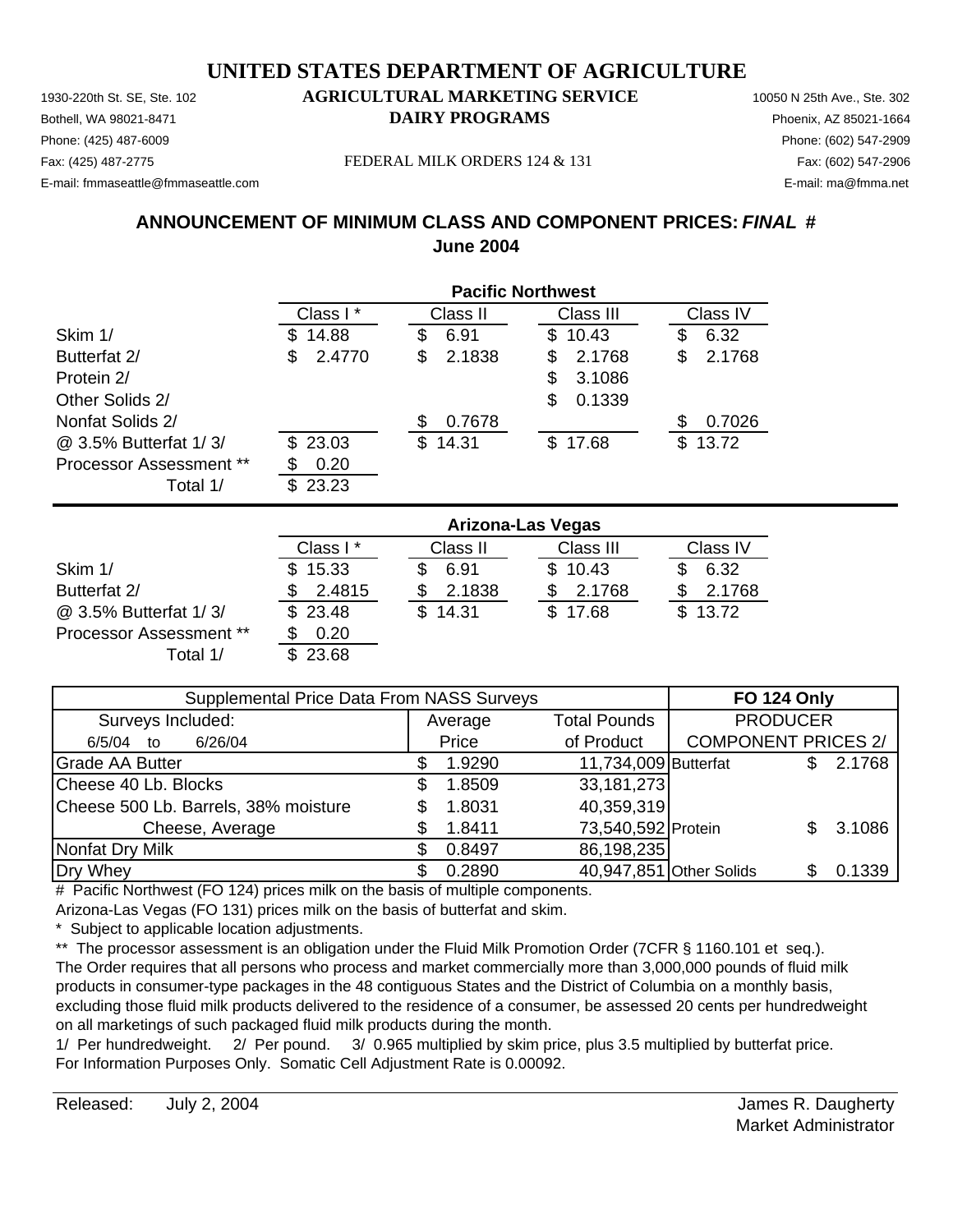Phone: (425) 487-6009 Phone: (602) 547-2909 E-mail: fmmaseattle@fmmaseattle.com E-mail: ma@fmma.net

#### 1930-220th St. SE, Ste. 102 **AGRICULTURAL MARKETING SERVICE** 10050 N 25th Ave., Ste. 302 Bothell, WA 98021-8471 **DAIRY PROGRAMS** Phoenix, AZ 85021-1664

Fax: (425) 487-2775 FEDERAL MILK ORDERS 124 & 131 Fax: (602) 547-2906

## **ANNOUNCEMENT OF MINIMUM CLASS AND COMPONENT PRICES:** *FINAL* **# July 2004**

|                                | <b>Pacific Northwest</b> |              |             |              |  |  |
|--------------------------------|--------------------------|--------------|-------------|--------------|--|--|
|                                | Class I*                 | Class II     | Class III   | Class IV     |  |  |
| Skim 1/                        | 12.85<br>S.              | 7.03<br>S    | 7.94<br>S   | 6.34<br>S    |  |  |
| Butterfat 2/                   | 2.1278<br>S              | 2.0613<br>S  | 2.0543<br>S | 2.0543<br>\$ |  |  |
| Protein 2/                     |                          |              | 2.3625<br>S |              |  |  |
| Other Solids 2/                |                          |              | 0.1048<br>S |              |  |  |
| Nonfat Solids 2/               |                          | 0.7811       |             | 0.7042<br>S  |  |  |
| @ 3.5% Butterfat 1/3/          | 19.85<br>\$.             | 14.00<br>\$. | \$14.85     | 13.31<br>\$. |  |  |
| <b>Processor Assessment **</b> | 0.20<br>S                |              |             |              |  |  |
| Total 1/                       | 20.05<br>£.              |              |             |              |  |  |

|                                | <b>Arizona-Las Vegas</b> |          |           |          |  |  |
|--------------------------------|--------------------------|----------|-----------|----------|--|--|
|                                | Class I*                 | Class II | Class III | Class IV |  |  |
| Skim 1/                        | \$13.30                  | 7.03     | 7.94      | 6.34     |  |  |
| Butterfat 2/                   | 2.1323                   | 2.0613   | 2.0543    | 2.0543   |  |  |
| @ 3.5% Butterfat 1/3/          | \$20.30                  | \$14.00  | \$14.85   | \$13.31  |  |  |
| <b>Processor Assessment **</b> | 0.20                     |          |           |          |  |  |
| Total 1/                       | 20.50                    |          |           |          |  |  |

| Supplemental Price Data From NASS Surveys |  |         |                      | <b>FO 124 Only</b>         |  |        |
|-------------------------------------------|--|---------|----------------------|----------------------------|--|--------|
| Surveys Included:                         |  | Average | <b>Total Pounds</b>  | <b>PRODUCER</b>            |  |        |
| 7/24/04<br>7/3/04<br>to                   |  | Price   | of Product           | <b>COMPONENT PRICES 2/</b> |  |        |
| <b>Grade AA Butter</b>                    |  | 1.8269  | 10,788,881 Butterfat |                            |  | 2.0543 |
| Cheese 40 Lb. Blocks                      |  | 1.5661  | 33,614,518           |                            |  |        |
| Cheese 500 Lb. Barrels, 38% moisture      |  | 1.5424  | 40,403,071           |                            |  |        |
| Cheese, Average                           |  | 1.5695  | 74,017,589 Protein   |                            |  | 2.3625 |
| Nonfat Dry Milk                           |  | 0.8513  | 80,938,819           |                            |  |        |
| Dry Whey                                  |  | 0.2607  |                      | 40,421,939 Other Solids    |  | 0.1048 |

# Pacific Northwest (FO 124) prices milk on the basis of multiple components.

Arizona-Las Vegas (FO 131) prices milk on the basis of butterfat and skim.

Subject to applicable location adjustments.

\*\* The processor assessment is an obligation under the Fluid Milk Promotion Order (7CFR § 1160.101 et seq.). The Order requires that all persons who process and market commercially more than 3,000,000 pounds of fluid milk products in consumer-type packages in the 48 contiguous States and the District of Columbia on a monthly basis, excluding those fluid milk products delivered to the residence of a consumer, be assessed 20 cents per hundredweight on all marketings of such packaged fluid milk products during the month.

1/ Per hundredweight. 2/ Per pound. 3/ 0.965 multiplied by skim price, plus 3.5 multiplied by butterfat price. For Information Purposes Only. Somatic Cell Adjustment Rate is 0.00078.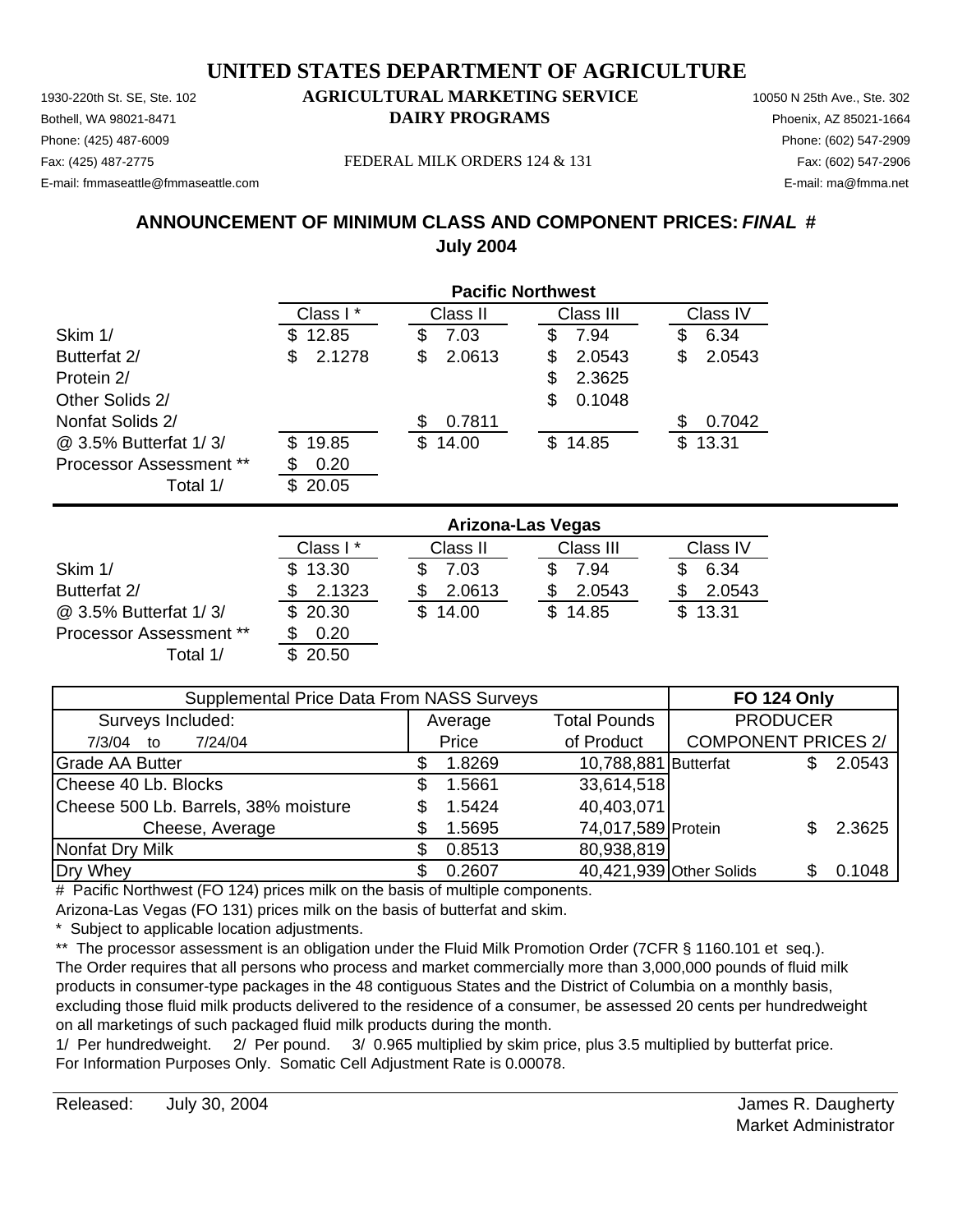Phone: (425) 487-6009 Phone: (602) 547-2909 E-mail: fmmaseattle@fmmaseattle.com E-mail: ma@fmma.net

## 1930-220th St. SE, Ste. 102 **AGRICULTURAL MARKETING SERVICE** 10050 N 25th Ave., Ste. 302 Bothell, WA 98021-8471 **DAIRY PROGRAMS** Phoenix, AZ 85021-1664

Fax: (425) 487-2775 FEDERAL MILK ORDERS 124 & 131 Fax: (602) 547-2906

## **ANNOUNCEMENT OF MINIMUM CLASS AND COMPONENT PRICES:** *FINAL* **# August 2004**

|                                | <b>Pacific Northwest</b> |                             |              |  |  |
|--------------------------------|--------------------------|-----------------------------|--------------|--|--|
|                                | Class I*                 | Class III<br>Class II       | Class IV     |  |  |
| Skim 1/                        | 9.45<br>J                | 7.07<br>8.04<br>S<br>S      | 6.40<br>S    |  |  |
| Butterfat 2/                   | 2.1142<br>\$             | 1.7941<br>1.8011<br>\$<br>S | 1.7941<br>\$ |  |  |
| Protein 2/                     |                          | 2.4663<br>S                 |              |  |  |
| Other Solids 2/                |                          | 0.0676<br>S                 |              |  |  |
| Nonfat Solids 2/               |                          | 0.7856<br>S                 | 0.7112<br>S  |  |  |
| @ 3.5% Butterfat 1/3/          | 16.52<br>S.              | \$13.13<br>\$14.04          | 12.46<br>\$. |  |  |
| <b>Processor Assessment **</b> | 0.20                     |                             |              |  |  |
| Total 1/                       | 16.72<br>S               |                             |              |  |  |

|                                | <b>Arizona-Las Vegas</b> |          |           |          |  |  |
|--------------------------------|--------------------------|----------|-----------|----------|--|--|
|                                | Class I*                 | Class II | Class III | Class IV |  |  |
| Skim 1/                        | 9.90                     | 7.07     | 8.04      | 6.40     |  |  |
| Butterfat 2/                   | 2.1187                   | 1.8011   | 1.7941    | 1.7941   |  |  |
| @ 3.5% Butterfat 1/3/          | \$16.97                  | \$13.13  | \$14.04   | \$12.46  |  |  |
| <b>Processor Assessment **</b> | 0.20                     |          |           |          |  |  |
| Total 1/                       | 17 17                    |          |           |          |  |  |

| Supplemental Price Data From NASS Surveys |  |         |                      | <b>FO 124 Only</b>         |        |
|-------------------------------------------|--|---------|----------------------|----------------------------|--------|
| Surveys Included:                         |  | Average | <b>Total Pounds</b>  | <b>PRODUCER</b>            |        |
| 8/28/04<br>7/31/04 to                     |  | Price   | of Product           | <b>COMPONENT PRICES 2/</b> |        |
| <b>Grade AA Butter</b>                    |  | 1.6101  | 13,887,745 Butterfat |                            | 1.7941 |
| Cheese 40 Lb. Blocks                      |  | 1.4927  | 42,714,912           |                            |        |
| Cheese 500 Lb. Barrels, 38% moisture      |  | 1.5085  | 46,891,819           |                            |        |
| Cheese, Average                           |  | 1.5167  | 89,606,731 Protein   |                            | 2.4663 |
| Nonfat Dry Milk                           |  | 0.8584  | 105,627,970          |                            |        |
| Dry Whey                                  |  | 0.2246  |                      | 53,473,761 Other Solids    | 0.0676 |

# Pacific Northwest (FO 124) prices milk on the basis of multiple components.

Arizona-Las Vegas (FO 131) prices milk on the basis of butterfat and skim.

Subject to applicable location adjustments.

\*\* The processor assessment is an obligation under the Fluid Milk Promotion Order (7CFR § 1160.101 et seq.). The Order requires that all persons who process and market commercially more than 3,000,000 pounds of fluid milk products in consumer-type packages in the 48 contiguous States and the District of Columbia on a monthly basis, excluding those fluid milk products delivered to the residence of a consumer, be assessed 20 cents per hundredweight on all marketings of such packaged fluid milk products during the month.

1/ Per hundredweight. 2/ Per pound. 3/ 0.965 multiplied by skim price, plus 3.5 multiplied by butterfat price. For Information Purposes Only. Somatic Cell Adjustment Rate is 0.00076.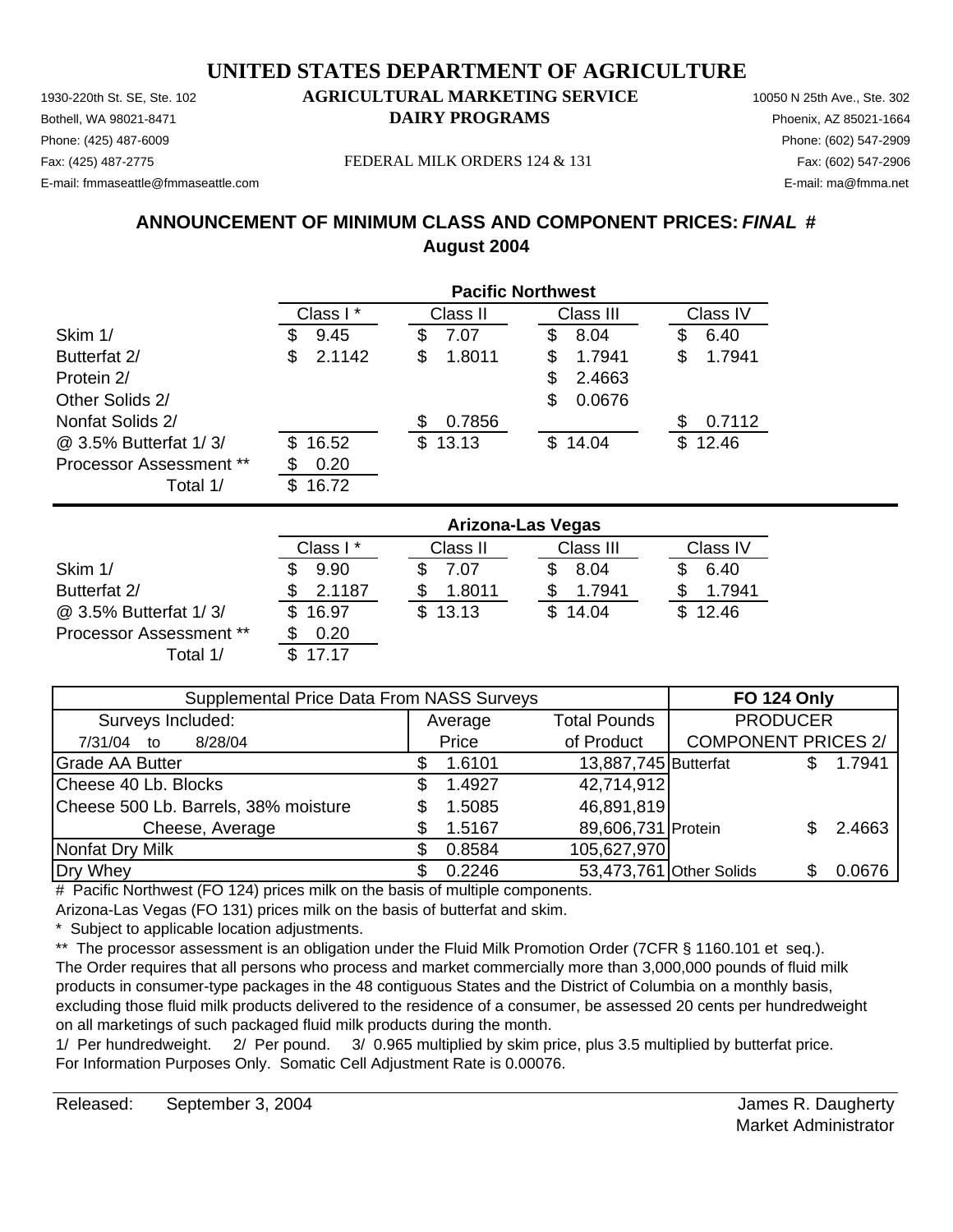1930-220th St. SE, Ste. 102 **AGRICULTURAL MARKETING SERVICE** 10050 N 25th Ave., Ste. 302 Phone: (425) 487-6009 Phone: (602) 547-2909 E-mail: fmmaseattle@fmmaseattle.com E-mail: ma@fmma.net

# Bothell, WA 98021-8471 **DAIRY PROGRAMS** Phoenix, AZ 85021-1664

Fax: (425) 487-2775 Fax: (602) 547-2906 FEDERAL MILK ORDERS 124 & 131

## **ANNOUNCEMENT OF MINIMUM CLASS AND COMPONENT PRICES:** *FINAL* **# September 2004**

|                         | <b>Pacific Northwest</b> |              |             |              |  |
|-------------------------|--------------------------|--------------|-------------|--------------|--|
|                         | Class I*                 | Class II     | Class III   | Class IV     |  |
| Skim 1/                 | 9.86<br>\$               | 7.11<br>\$   | 8.23<br>\$  | 6.45<br>\$   |  |
| Butterfat 2/            | \$<br>1.8080             | \$<br>1.9424 | 1.9354<br>S | 1.9354<br>\$ |  |
| Protein 2/              |                          |              | 2.5431<br>S |              |  |
| Other Solids 2/         |                          |              | 0.0589<br>S |              |  |
| Nonfat Solids 2/        |                          | 0.7900<br>S  |             | 0.7167<br>S  |  |
| @ 3.5% Butterfat 1/3/   | 15.84<br>\$.             | \$13.66      | \$14.72     | \$.<br>13.00 |  |
| Processor Assessment ** | 0.20                     |              |             |              |  |
| Total 1/                | 16.04<br>S.              |              |             |              |  |

|                                | <b>Arizona-Las Vegas</b> |          |           |              |  |  |
|--------------------------------|--------------------------|----------|-----------|--------------|--|--|
|                                | Class I*                 | Class II | Class III | Class IV     |  |  |
| Skim 1/                        | \$10.31                  | 7.11     | 8.23      | 6.45         |  |  |
| Butterfat 2/                   | 1.8125                   | 1.9424   | 1.9354    | 1.9354       |  |  |
| @ 3.5% Butterfat 1/3/          | 16.29<br>S.              | 13.66    | \$14.72   | 13.00<br>SS. |  |  |
| <b>Processor Assessment **</b> | 0.20                     |          |           |              |  |  |
| Total 1/                       | 16.49                    |          |           |              |  |  |

| Supplemental Price Data From NASS Surveys | <b>FO 124 Only</b> |                         |                            |        |
|-------------------------------------------|--------------------|-------------------------|----------------------------|--------|
| Surveys Included:                         | Average            | <b>Total Pounds</b>     | <b>PRODUCER</b>            |        |
| 9/25/04<br>9/4/04 to                      | Price              | of Product              | <b>COMPONENT PRICES 2/</b> |        |
| <b>Grade AA Butter</b>                    | 1.7278             | 10,642,052 Butterfat    |                            | 1.9354 |
| Cheese 40 Lb. Blocks                      | 1.5694             | 29,843,598              |                            |        |
| Cheese 500 Lb. Barrels, 38% moisture      | 1.5690             | 41,686,718              |                            |        |
| Cheese, Average                           | 1.5867             | 71,530,316 Protein      |                            | 2.5431 |
| Nonfat Dry Milk                           | 0.8639             | 87,273,951              |                            |        |
| Dry Whey                                  | 0.2162             | 45,269,075 Other Solids |                            | 0.0589 |

# Pacific Northwest (FO 124) prices milk on the basis of multiple components.

Arizona-Las Vegas (FO 131) prices milk on the basis of butterfat and skim.

Subject to applicable location adjustments.

\*\* The processor assessment is an obligation under the Fluid Milk Promotion Order (7CFR § 1160.101 et seq.). The Order requires that all persons who process and market commercially more than 3,000,000 pounds of fluid milk products in consumer-type packages in the 48 contiguous States and the District of Columbia on a monthly basis, excluding those fluid milk products delivered to the residence of a consumer, be assessed 20 cents per hundredweight on all marketings of such packaged fluid milk products during the month.

1/ Per hundredweight. 2/ Per pound. 3/ 0.965 multiplied by skim price, plus 3.5 multiplied by butterfat price. For Information Purposes Only. Somatic Cell Adjustment Rate is 0.00079.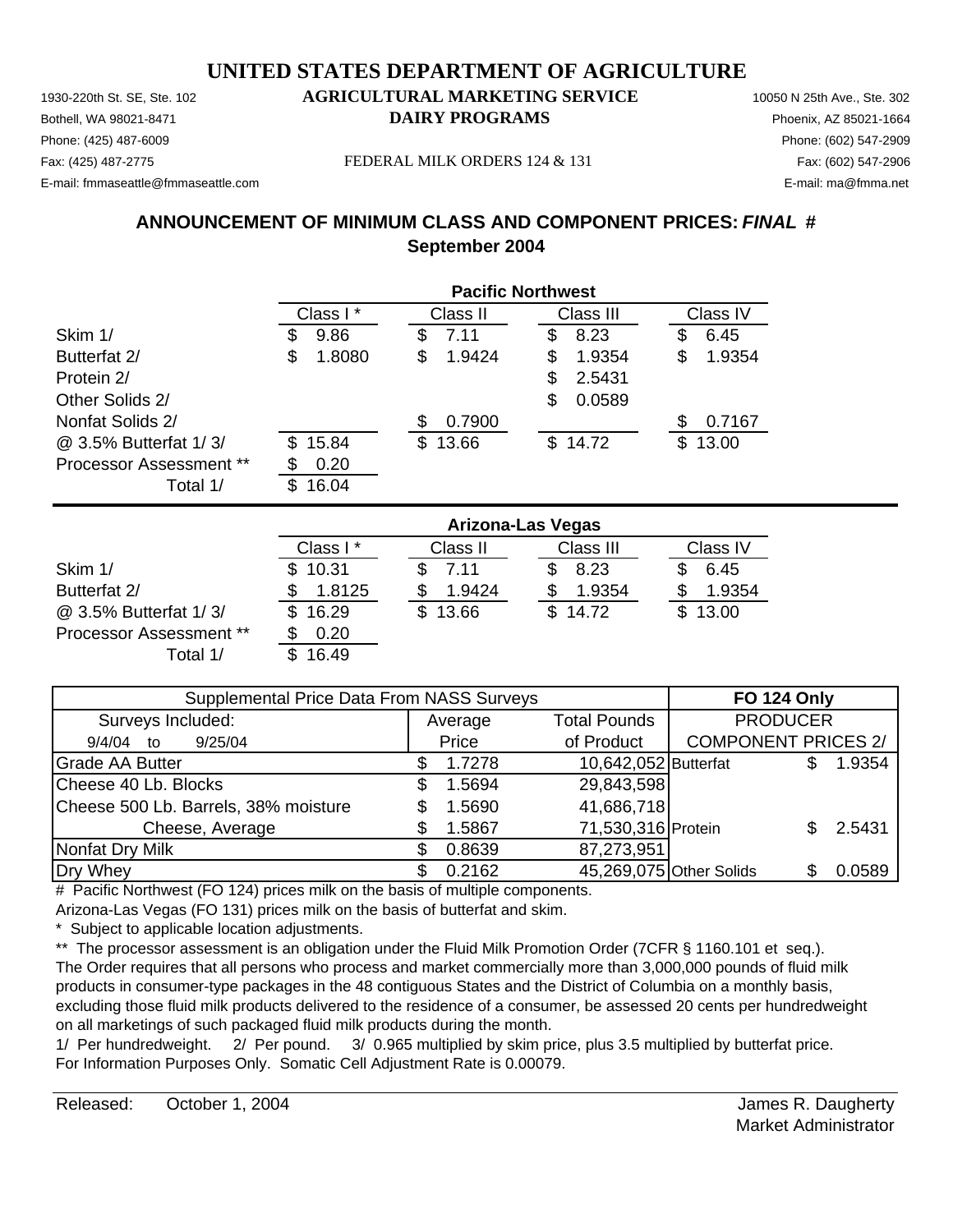Phone: (425) 487-6009 Phone: (602) 547-2909 E-mail: fmmaseattle@fmmaseattle.com E-mail: ma@fmma.net

## 1930-220th St. SE, Ste. 102 **AGRICULTURAL MARKETING SERVICE** 10050 N 25th Ave., Ste. 302 Bothell, WA 98021-8471 **DAIRY PROGRAMS** Phoenix, AZ 85021-1664

Fax: (425) 487-2775 FEDERAL MILK ORDERS 124 & 131 Fax: (602) 547-2906

## **ANNOUNCEMENT OF MINIMUM CLASS AND COMPONENT PRICES:** *FINAL* **# October 2004**

|                                | <b>Pacific Northwest</b> |              |             |              |  |  |
|--------------------------------|--------------------------|--------------|-------------|--------------|--|--|
|                                | Class I*                 | Class II     | Class III   | Class IV     |  |  |
| Skim 1/                        | 10.43<br>S               | 7.14<br>\$   | 7.78<br>S   | 6.38<br>S    |  |  |
| Butterfat 2/                   | S<br>1.8905              | 1.9090<br>\$ | 1.9020<br>S | 1.9020<br>\$ |  |  |
| Protein 2/                     |                          |              | 2.3814<br>S |              |  |  |
| Other Solids 2/                |                          |              | 0.0677<br>S |              |  |  |
| Nonfat Solids 2/               |                          | 0.7933       |             | 0.7093<br>S  |  |  |
| @ 3.5% Butterfat 1/3/          | 16.68<br>\$.             | \$13.57      | \$14.16     | 12.81<br>\$. |  |  |
| <b>Processor Assessment **</b> | 0.20<br>S                |              |             |              |  |  |
| Total 1/                       | 16.88<br>\$              |              |             |              |  |  |

|                                | <b>Arizona-Las Vegas</b> |          |           |          |  |
|--------------------------------|--------------------------|----------|-----------|----------|--|
|                                | Class I*                 | Class II | Class III | Class IV |  |
| Skim 1/                        | \$10.88                  | 7.14     | 7.78      | 6.38     |  |
| Butterfat 2/                   | 1.8950                   | 1.9090   | 1.9020    | 1.9020   |  |
| @ 3.5% Butterfat 1/3/          | \$17.13                  | 13.57    | \$14.16   | \$12.81  |  |
| <b>Processor Assessment **</b> | 0.20                     |          |           |          |  |
| Total 1/                       | 17.33                    |          |           |          |  |

| Supplemental Price Data From NASS Surveys | <b>FO 124 Only</b> |                      |                            |        |
|-------------------------------------------|--------------------|----------------------|----------------------------|--------|
| Surveys Included:                         | Average            | <b>Total Pounds</b>  | <b>PRODUCER</b>            |        |
| 10/30/04<br>10/2/04<br>to                 | Price              | of Product           | <b>COMPONENT PRICES 2/</b> |        |
| <b>Grade AA Butter</b>                    | 1.7000             | 16,310,004 Butterfat |                            | 1.9020 |
| Cheese 40 Lb. Blocks                      | 1.5270             | 41,084,415           |                            |        |
| Cheese 500 Lb. Barrels, 38% moisture      | 1.4944             | 47,808,125           |                            |        |
| Cheese, Average                           | 1.5256             | 88,892,540 Protein   |                            | 2.3814 |
| Nonfat Dry Milk                           | 0.8565             | 101,080,518          |                            |        |
| Dry Whey                                  | 0.2247             |                      | 57,835,054 Other Solids    | 0.0677 |

# Pacific Northwest (FO 124) prices milk on the basis of multiple components.

Arizona-Las Vegas (FO 131) prices milk on the basis of butterfat and skim.

Subject to applicable location adjustments.

\*\* The processor assessment is an obligation under the Fluid Milk Promotion Order (7CFR § 1160.101 et seq.). The Order requires that all persons who process and market commercially more than 3,000,000 pounds of fluid milk products in consumer-type packages in the 48 contiguous States and the District of Columbia on a monthly basis, excluding those fluid milk products delivered to the residence of a consumer, be assessed 20 cents per hundredweight on all marketings of such packaged fluid milk products during the month.

1/ Per hundredweight. 2/ Per pound. 3/ 0.965 multiplied by skim price, plus 3.5 multiplied by butterfat price. For Information Purposes Only. Somatic Cell Adjustment Rate is 0.00076.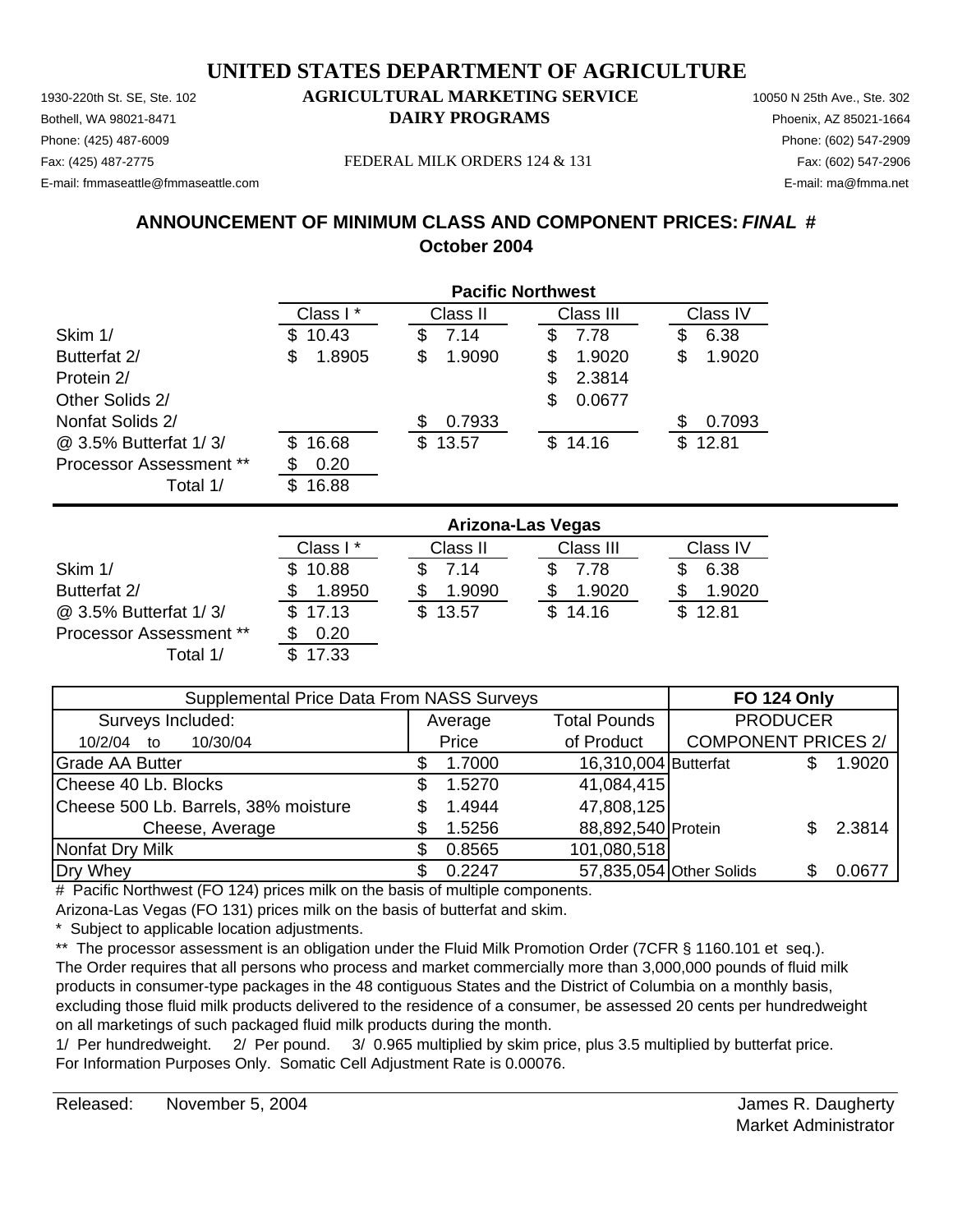Phone: (425) 487-6009 Phone: (602) 547-2909 E-mail: fmmaseattle@fmmaseattle.com E-mail: ma@fmma.net

### 1930-220th St. SE, Ste. 102 **AGRICULTURAL MARKETING SERVICE** 10050 N 25th Ave., Ste. 302 Bothell, WA 98021-8471 **DAIRY PROGRAMS** Phoenix, AZ 85021-1664

Fax: (425) 487-2775 Fax: (602) 547-2906 FEDERAL MILK ORDERS 124 & 131

## **ANNOUNCEMENT OF MINIMUM CLASS AND COMPONENT PRICES:** *FINAL* **# November 2004**

|                                | <b>Pacific Northwest</b> |              |             |              |  |
|--------------------------------|--------------------------|--------------|-------------|--------------|--|
|                                | Class I*                 | Class II     | Class III   | Class IV     |  |
| Skim 1/                        | 9.71<br>æ.               | 7.14<br>\$   | 8.00<br>S   | 6.39<br>S    |  |
| Butterfat 2/                   | \$<br>1.9478             | 2.0559<br>S  | 2.0489<br>S | 2.0489<br>\$ |  |
| Protein 2/                     |                          |              | 2.4297<br>S |              |  |
| Other Solids 2/                |                          |              | 0.0800<br>S |              |  |
| Nonfat Solids 2/               |                          | 0.7933       |             | 0.7098<br>S  |  |
| @ 3.5% Butterfat 1/3/          | 16.19<br>\$.             | 14.09<br>\$. | \$14.89     | \$.<br>13.34 |  |
| <b>Processor Assessment **</b> | 0.20<br>S                |              |             |              |  |
| Total 1/                       | 16.39<br>\$              |              |             |              |  |

|                                | <b>Arizona-Las Vegas</b> |             |           |          |  |  |
|--------------------------------|--------------------------|-------------|-----------|----------|--|--|
|                                | Class I*                 | Class II    | Class III | Class IV |  |  |
| Skim 1/                        | \$10.16                  | 7.14        | 8.00      | 6.39     |  |  |
| Butterfat 2/                   | 1.9523                   | 2.0559      | 2.0489    | 2.0489   |  |  |
| @ 3.5% Butterfat 1/3/          | 16.64                    | 14.09<br>£. | \$14.89   | \$13.34  |  |  |
| <b>Processor Assessment **</b> | 0.20                     |             |           |          |  |  |
| Total 1/                       | 16.84                    |             |           |          |  |  |

| Supplemental Price Data From NASS Surveys | <b>FO 124 Only</b> |                         |                            |        |
|-------------------------------------------|--------------------|-------------------------|----------------------------|--------|
| Surveys Included:                         | Average            | <b>Total Pounds</b>     | <b>PRODUCER</b>            |        |
| 11/27/04<br>11/6/04 to                    | Price              | of Product              | <b>COMPONENT PRICES 2/</b> |        |
| <b>Grade AA Butter</b>                    | 1.8224             | 13,351,508 Butterfat    |                            | 2.0489 |
| Cheese 40 Lb. Blocks                      | 1.5685             | 30,433,680              |                            |        |
| Cheese 500 Lb. Barrels, 38% moisture      | 1.5750             | 37,229,215              |                            |        |
| Cheese, Average                           | 1.5886             | 67,662,895 Protein      |                            | 2.4297 |
| Nonfat Dry Milk                           | 0.8570             | 78,221,741              |                            |        |
| Dry Whey                                  | 0.2367             | 41,066,185 Other Solids |                            | 0.0800 |

# Pacific Northwest (FO 124) prices milk on the basis of multiple components.

Arizona-Las Vegas (FO 131) prices milk on the basis of butterfat and skim.

Subject to applicable location adjustments.

\*\* The processor assessment is an obligation under the Fluid Milk Promotion Order (7CFR § 1160.101 et seq.). The Order requires that all persons who process and market commercially more than 3,000,000 pounds of fluid milk products in consumer-type packages in the 48 contiguous States and the District of Columbia on a monthly basis, excluding those fluid milk products delivered to the residence of a consumer, be assessed 20 cents per hundredweight on all marketings of such packaged fluid milk products during the month.

1/ Per hundredweight. 2/ Per pound. 3/ 0.965 multiplied by skim price, plus 3.5 multiplied by butterfat price. For Information Purposes Only. Somatic Cell Adjustment Rate is 0.00079.